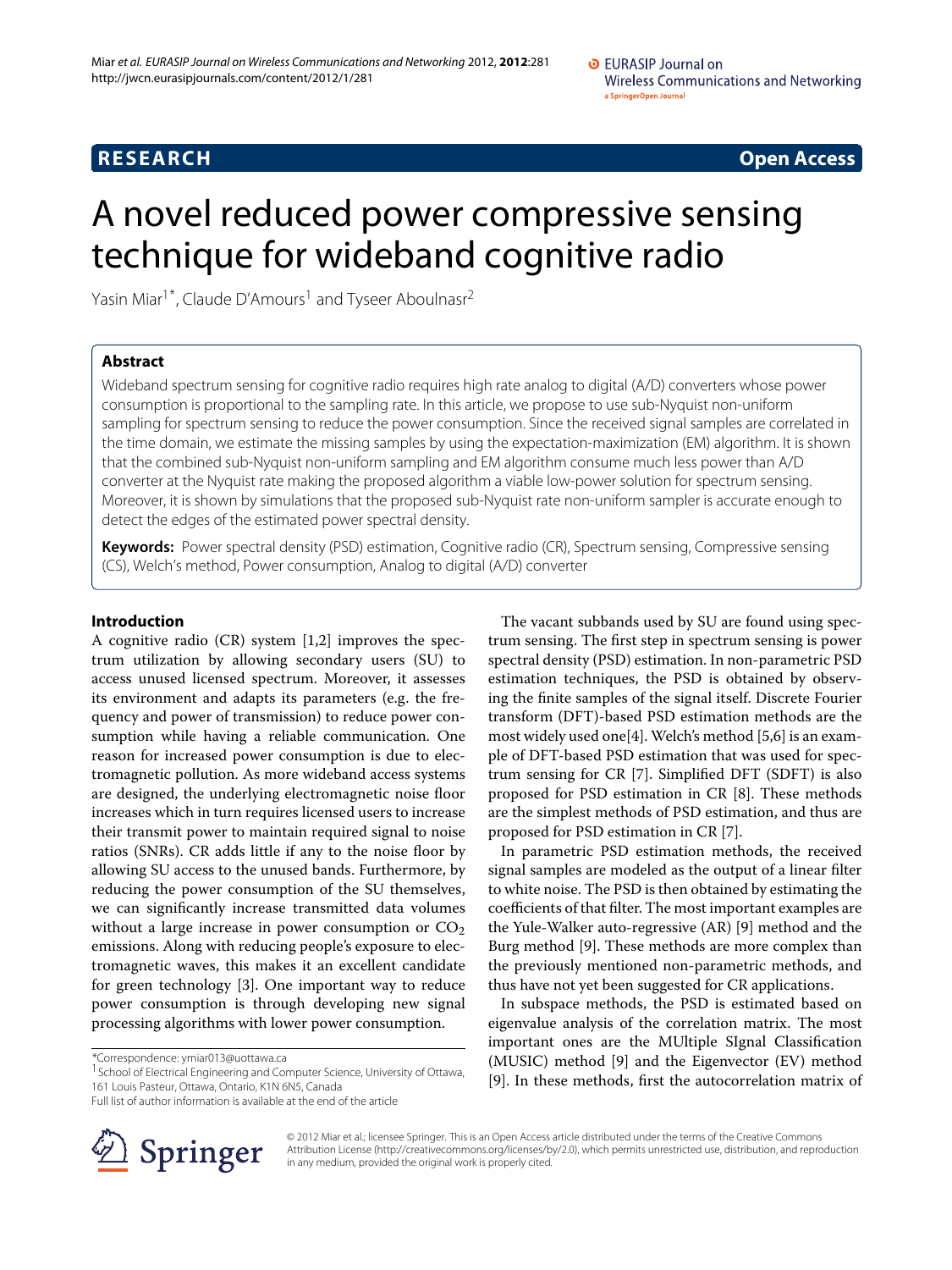the received signal is calculated. Then, the EVs of the autocorrelation matrix are computed. The largest eigenvalues correspond to the signal subspace and are used to estimate the signal spectrum. These methods are even more complex than parametric methods.

The second step in spectrum sensing is to detect the PSD edges [\[10\]](#page-11-6). PSD edges are the locations of abrupt transitions between occupied and unoccupied subbands. It is shown in [\[11\]](#page-11-7) that the edges can be detected by detecting the local extrema of the first derivative of the continuous wavelet transform (CWT) of the PSD with respect to frequency. Alternatively, the edges can be detected by differentiating the PSD with respect to frequency. Since the abrupt change in the PSD happens in the edge locations, the first derivative of the PSD exhibits local extremum at the edge locations. Different methods of edge detection for spectrum sensing have been introduced in [\[10\]](#page-11-6). In this article, to simplify the analysis as is done in [\[11\]](#page-11-7), we initially assume that the received signal PSD in CR has a piecewise rectangular-like shape shown in Figure [1.](#page-1-0) Later, we use a more realistic shape of Sinc square for PSD.

Irrespective of the above steps, wideband spectrum sensing requires high rate analog to digital (A/D) converters with the associated high power consumption. Compressive sensing is a candidate for reduced power consumption in CR [\[12\]](#page-11-8).

Compressive sensing uses a sub-Nyquist rate sampler to sense the received signal [\[13\]](#page-11-9). It was shown in [\[14\]](#page-11-10) that despite the sub-Nyquist sampling rate, compressive sensing can recover the signals that are sparse or nearly sparse in one domain with some limits introduced in [\[15\]](#page-11-11). In [\[16\]](#page-11-12), a simple least square reconstruction technique was used to recover the samples. Since the frequency edge vector of the received signal in CR has a nearly sparse nature, compressive sensing can be used to recover the edge locations of the PSD in CR [\[17\]](#page-11-13). The recovery algorithm of compressive sensing (*l*<sup>1</sup> minimization

algorithm) is computationally complex, and thus time and energy consuming and cannot be easily implemented for real-time applications such as in CR.

In this article, we propose a new algorithm for compressive sensing to be used in spectrum sensing in CR. We show by simulations and analysis that the proposed sub-Nyquist rate non-uniform sampler allows for accurate detection of the edges of PSD and consumes much less power than the conventional sensing method. The proposed sampler samples only some portions of the received signal and switches off the A/D converter based on a predefined pattern to reduce power consumption. Since the received signal samples are correlated, the missing samples can be estimated. We propose to use expectationmaximization (EM) technique [\[18](#page-11-14)[,19\]](#page-11-15) to estimate these samples. It is shown that the combined sub-Nyquist sampler and EM algorithm consume much less power than Nyquist rate A/D converter making the proposed algorithm a viable low-power solution for spectrum sensing and thus extending the battery life of the CR.

## **System model**

The compressed sampling procedure can be expressed in matrix format as

$$
\mathbf{x}_{\mathbf{c}} = \beta \cdot \mathbf{x},\tag{1}
$$

where  $x_c$  is the compressed sampling received signal vector of size  $P \times 1$ , **x** is the Nyquist rate sampled received signal vector of size  $N \times 1$  ( $P \leq N$ ), and  $\beta$  is the compressive sampling matrix of size  $P \times N$ . When  $\beta = I_N$  $(I_N)$  is the identity matrix of size  $N$ ), the Nyquist sampling rate is achieved. If  $\beta = D_N$  ( $D_N$  is the DFT matrix of size *N*), the frequency domain sampling is obtained. For compressive sensing purposes, we can simply eliminate some

<span id="page-1-0"></span>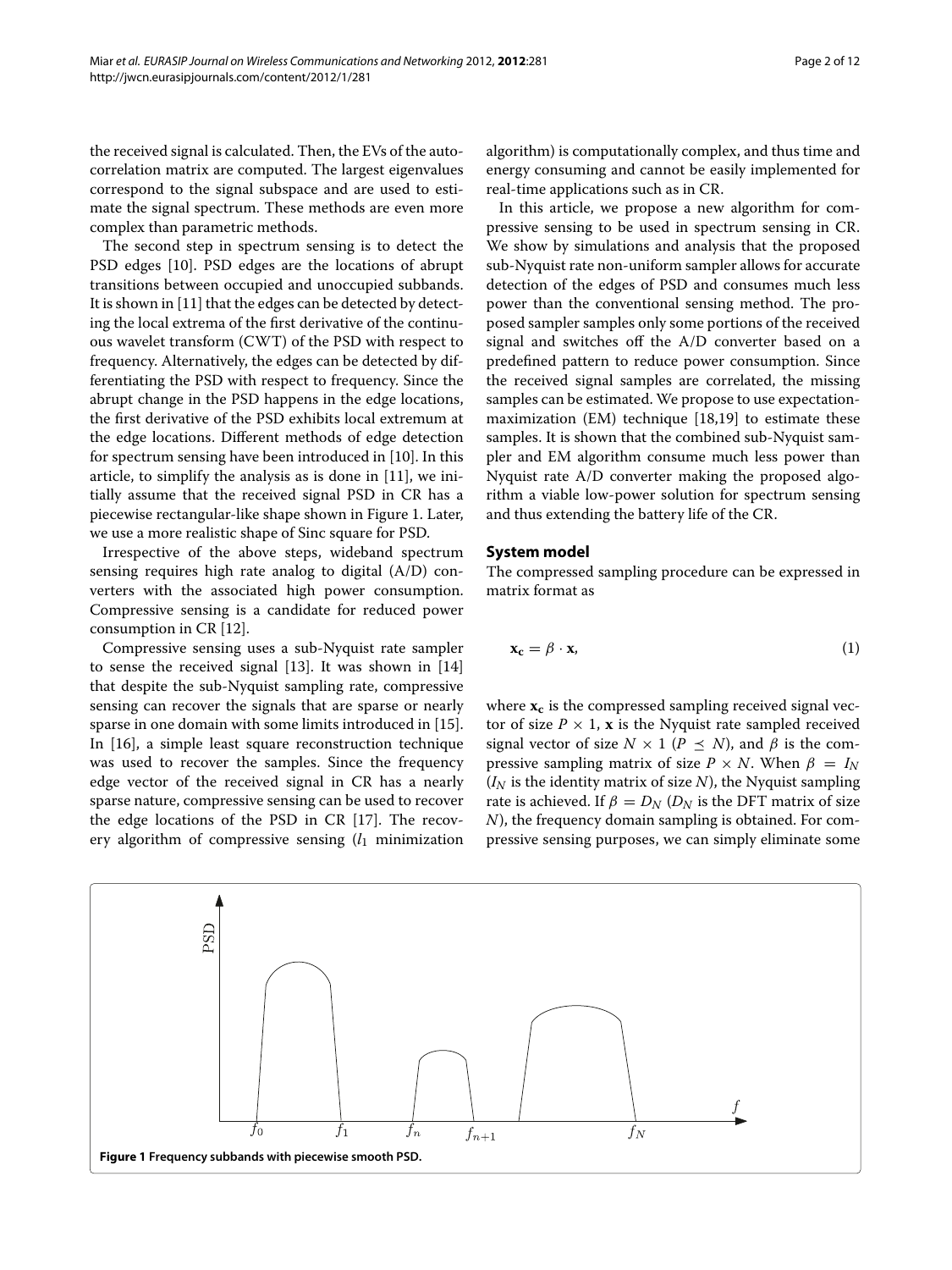rows of the identity matrix to achieve the matrix *β* of the compressed dimension. This elimination may be done on a random basis as is done in [\[17\]](#page-11-13). For example, for a  $4 \times 4$ identity matrix with compression ratio of 0.75, we have

$$
\beta_{3\times 4} = \begin{pmatrix} 1 & 0 & 0 & 0 \\ 0 & 1 & 0 & 0 \\ 0 & 0 & 0 & 1 \end{pmatrix}, \tag{2}
$$

in which the third row of identity matrix is deleted.

#### **Spectrum sensing**

In Welch's method, the received signal samples are segmented into *M* segments of length *N*. The estimated PSD (**S**) is achieved by linearly averaging the periodograms of all segments as

$$
\mathbf{S} = \frac{1}{M} \sum_{m} \mathbf{S}_{\mathbf{m}},\tag{3}
$$

where **Sm** is the *m*th segment's periodogram.

The periodogram of each segment is given by

$$
\mathbf{S_m} = \frac{|\mathbf{X_m}|^2}{N},\tag{4}
$$

where  $X_m$  is the DFT sequence of the  $m$ th segment defined as

$$
\mathbf{X_m} = [X_{m1}, X_{m2}, \dots, X_{mN}] \tag{5}
$$

and we have

$$
|\mathbf{X}_{\mathbf{m}}|^2 = [|X_{m1}|^2, |X_{m2}|^2, \dots, |X_{mN}|^2].
$$
 (6)

The estimation error variance of Welch's method is inversely proportional to the number of segments (*M*) involved in the averaging process. We have [\[6\]](#page-11-2)

$$
\sigma_{\mathbf{S}}^2 \simeq \frac{\sigma_{\mathbf{S_m^2}}}{M},\tag{7}
$$

in which  $\sigma_{\mathbf{S}}^2$  represents the estimation variance of Welch's method and  $\sigma_{\mathbf{S}_m}^2$  is the one for the *m*th segment's periodogram.

After PSD estimation, the edges are detected. Different methods of edge detection for wideband spectrum sensing are developed in [\[10\]](#page-11-6). A modified version of windowaveraging based edge detection technique proposed in [\[10\]](#page-11-6) has been applied in this article. The proposed algorithm can be summarized as follows

(1) The estimated PSD (in dB scale) is averaged over consecutive non-overlapping windows.

- (2) The integer part of the window-averaged PSD is calculated.
- (3) Based on the low spectrum occupancy assumption in CR, the most frequent integer of windowaveraged PSD (the mode) is assumed to be the most probable noise level. The edges are located in the cross section of the noise level and the PSD curve.
- (4) The area under the PSD curve (the integral of the PSD) between two consecutive edges (detected in the previous step) gives the energy level of that subband.
- (5) A subband with energy level above the noise level determined in the previous step is assumed to be an occupied subband. Therefore their edges are rough estimates of the edges of the PSD.
- (6) The exact edge location can be detected by locating the extremum of the first derivative of the PSD within that specified window.

Steps 4 and 5 in the above algorithm are modifications to the window-averaging based edge detection algorithm presented in [\[10\]](#page-11-6).

## **EM algorithm**

The EM algorithm is an algorithm implementing maximum likelihood estimation. It can be applied to a set of data when their stochastic model is known, although the parameters of the model might be unknown [\[19\]](#page-11-15). The EM is an iterative algorithm which works as follows [\[19\]](#page-11-15):

- (1) Calculate the expected value of the log-likelihood function of the conditional probability distribution of the missing variables given the observed ones. This expected value is considered to be the current estimate of the missing points.
- (2) Maximize the above-mentioned distribution with respect to the parameters of the estimation such as mean, variance and covariance of the log-likelihood function. The parameters maximizing the distribution are used for the next expectation step.
- (3) Iterate the above-mentioned steps until convergence.
- (4) The maximum likelihood estimation of the missing variables is obtained after convergence.

## **Estimation of missing samples in compressive sensing for CR**

In this article, we propose to estimate the missing points of the sub-Nyquist sampled received signal in the time domain by applying the EM algorithm. A non-uniform sub-Nyquist rate sampler is applied to the received signal of  $M \times N$  matrix (recall that M is the number of segments and *N* is the number of points in each segment.).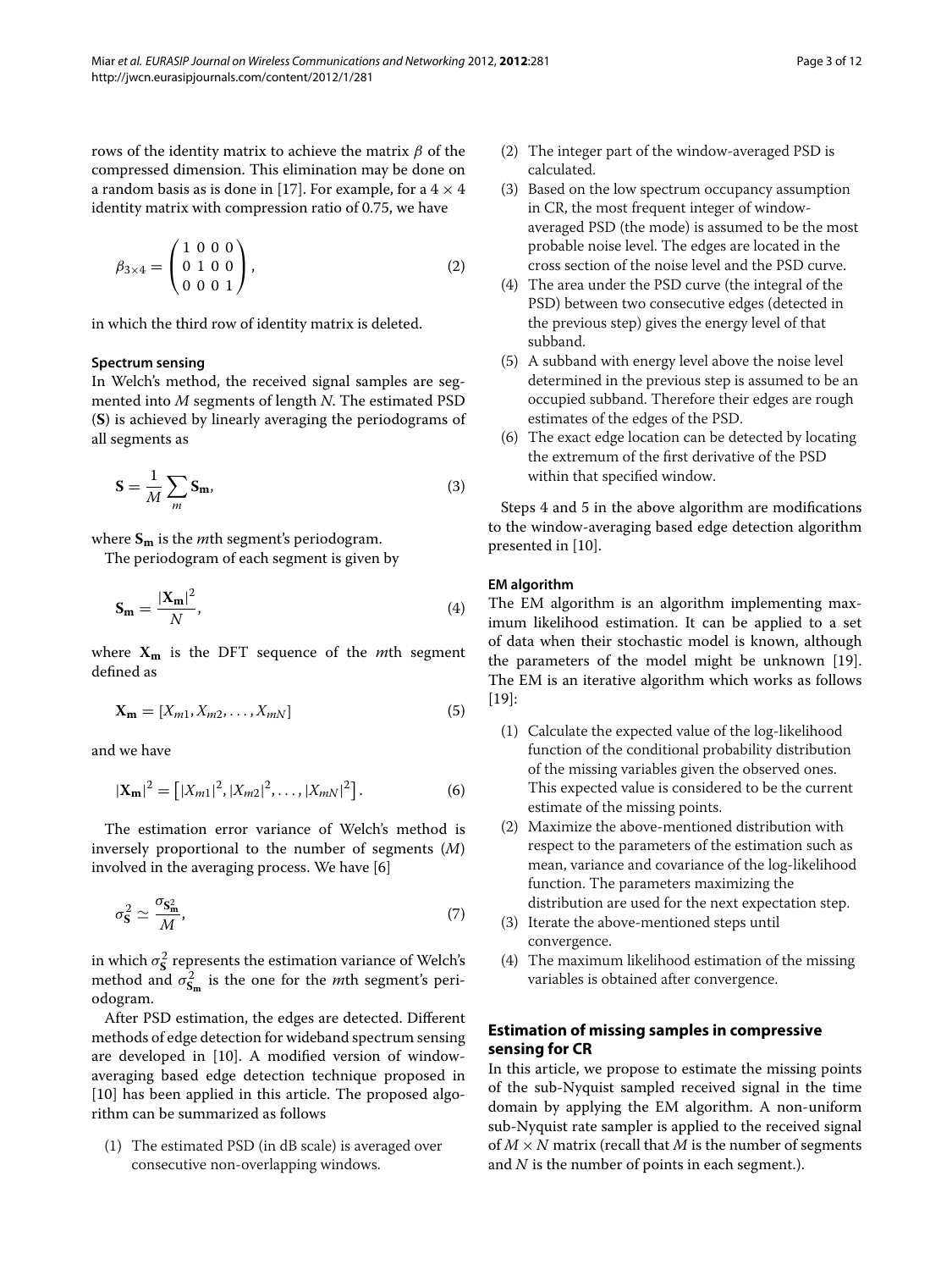As is shown in Figure [2,](#page-4-0) the non-uniform sampler works as follows:

- (1) The sampler provides all samples in the first segment of a set of *M*<sup>1</sup> segments.
- (2) For the next  $(M_1 1)$  segments, the sampler samples only the first *N*<sup>1</sup> points of each segment and is turned off for the rest of this segment.
- (3) For the  $(M_1 + 1)$ <sup>th</sup> segment, we restart the process by repeating steps 1 and 2.

The fully sampled first segment and the *N*<sup>1</sup> points in each subsequent segment are used along with the EM algorithm to estimate the missing samples.

Equivalently, for the  $(m, n)^{th}$  element of the received signal matrix, the A/D converter is switched on when either  $\text{Rem}(m/M_1) = 1 \text{ or } \text{Fix}((n-1)/N_1) = 0 \text{ in which}$ Rem *(*.*)* takes the remainder of a division and Fix *(*.*)* gives the quotient of a division.

Since the received signal samples are mixed with a Gaussian noise, it is assumed that each segment has a Gaussian distribution. Since the received signal samples are correlated, it is assumed that all segments construct a bi-variate Gaussian distribution with the adjacent segments.

#### **EM algorithm for bi-variate Gaussian distribution**

Let  $x_1$  be the first segment (the known segment) and  $x_m$  be the *m*th segment of the received signal samples. The first parts of each segment are known and the other parts are unknown and to be estimated by EM algorithm. The estimated missing points converge to their actual value after some iterations in EM algorithm [\[19\]](#page-11-15).

Since, the received signal samples over consecutive windows are assumed to construct a bi-variate Gaussian distribution, the conditional distribution of missing variables given the observed ones has normal distribution with mean [\[19\]](#page-11-15) (representing the expected value of missing points of  $x_{m+1}$  in expectation step of EM) given by:

<span id="page-3-1"></span>
$$
E (x_{m+1}(n)) = \mu_{m+1} + \frac{\sigma_{m,(m+1)}^2}{\sigma_{m,m,m-1}^2} (x_m(n) - \mu_m),
$$
  
\n
$$
n = \{N_1 + 1 : N\},
$$
  
\n
$$
m = \{2 : M_1, M_1 + 2 : 2M_1, ..., M - 1\},
$$
  
\n(8)

where  $\mu_m$  is the mean of the *m*th segment at each iteration given by

$$
\mu_m = \frac{1}{N} \sum_n x_m(n),\tag{9}
$$

 $\sigma_{m,(m+1)}^2$  is the covariance of the *m*th segment and its consecutive segment given by

$$
\sigma_{m,(m+1)}^2 = \frac{1}{N} \left( \sum_n x_m(n) x_{m+1}(n) \right) - \mu_m \mu_{m+1}, \tag{10}
$$

The variance of the conditional distribution of missing variables in the *m*th segment given the observed ones in the  $(m-1)$ <sup>th</sup> segment  $(\sigma_{m,m,m-1}^2)$  is given by [\[19\]](#page-11-15)

<span id="page-3-4"></span>
$$
\sigma_{m,m,m-1}^2 = \sigma_{m,m}^2 - \sigma_{m-1,m}^4 / \sigma_{m-1,m-1}^2, \tag{11}
$$

in which  $\sigma_{m,m}^2$  is given by

$$
\sigma_{m,m}^2 = \frac{1}{N} \left( \sum_n x_m^2(n) \right) - \mu_m^2.
$$
 (12)

The above-mentioned procedure to estimate the means, variances and covariances of different segments is the maximization step of EM algorithm.

After a few iterations, the unknown elements of each segment are estimated. Each segment is built based on its preceding segment. The preceding segment is either fully known or partially estimated by the EM algorithm. Therefore, it is not required to wait for all segments to be received. This makes the proposed algorithm suitable for real time applications as it does not require a large buffer or long processing time. The required processing time depends on the processor speed.

After estimating the missing samples, Welch's method is applied to estimate the PSD and the edges.

#### **Analysis of applying EM to spectrum sensing**

The frequency bin values of each segment using DFT transformation are given by

<span id="page-3-0"></span>
$$
X_{m+1}(k) = \sum_{n=0}^{N-1} x_{m+1}(n)e^{-2\pi jkn/N}.
$$
 (13)

From Equations [\(13\)](#page-3-0) and [\(8\)](#page-3-1), we have (∀*k*)

$$
E(X_{m+1}(k)) = \sum_{n=0}^{N-1} e^{-2\pi jkn/N}
$$
  
 
$$
\times \left[ \frac{\sigma_{m,(m+1)}^2}{\sigma_{m,m,m-1}^2} x_m(n) + \mu_{m+1} - \frac{\sigma_{m,(m+1)}^2}{\sigma_{m,m,m-1}^2} \mu_m \right].
$$
 (14)

Since  $\sum_{n=0}^{N-1} e^{-2\pi jkn/N}$  = 0 and by applying Equation [\(13\)](#page-3-0) into [\(14\)](#page-3-2), Equation (14) can be re-written as

<span id="page-3-2"></span>
$$
E(X_{m+1}(k)) = \frac{\sigma_{m,(m+1)}^2}{\sigma_{m,m,m-1}^2} X_m(k) \quad \forall k
$$
 (15)

In the EM algorithm, the expected value of the variable is chosen as its final value (E  $(X_{m+1}(k)) = X_{m+1}(k)$ ). Thus we have

<span id="page-3-3"></span>
$$
X_{m+1}(k) = \frac{\sigma_{m,(m+1)}^2}{\sigma_{m,m,m-1}^2} X_m(k) \quad \forall k.
$$
 (16)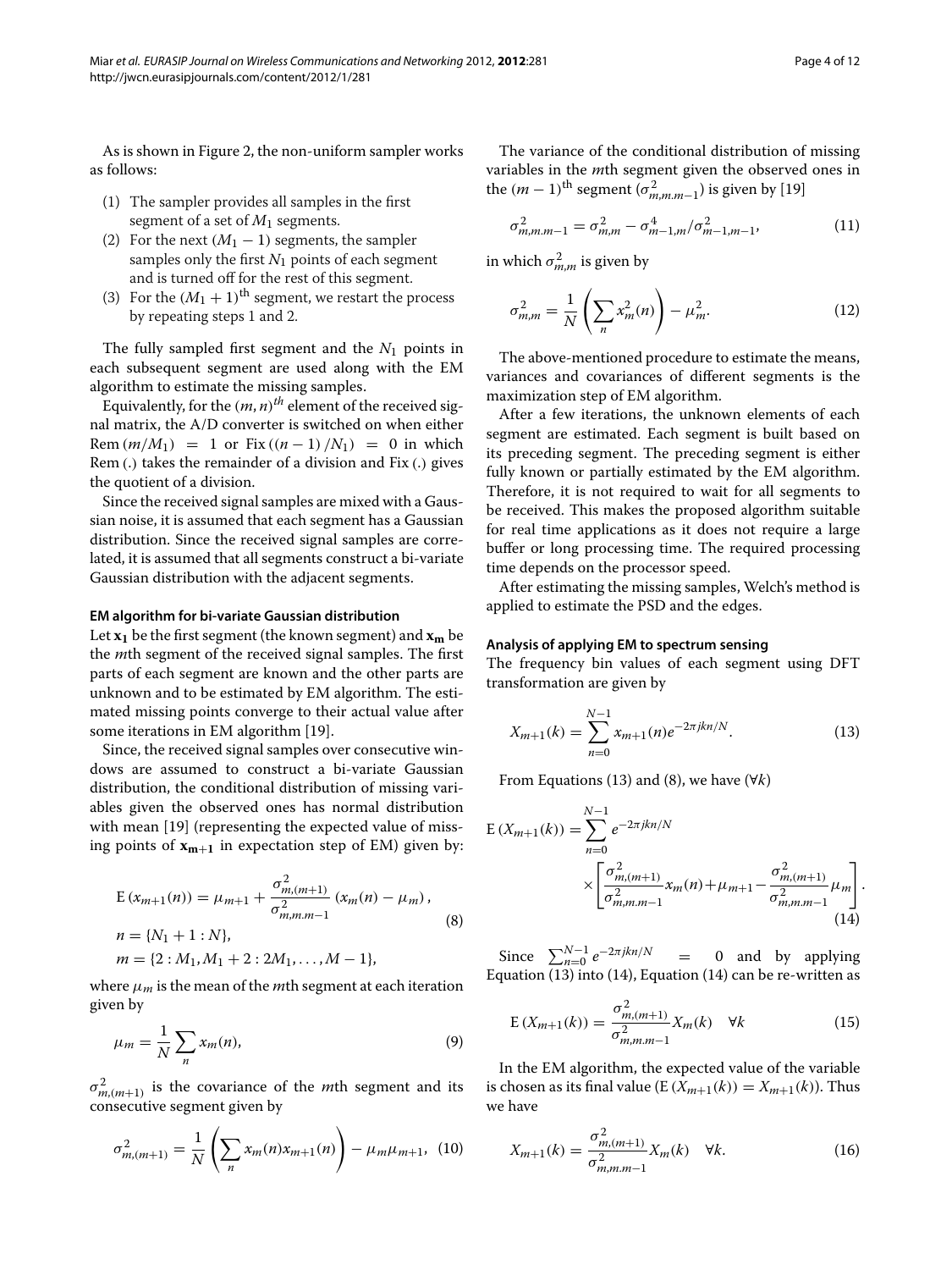

<span id="page-4-0"></span>Based on Welch's method, the PSD is obtained by

$$
S(k) = \frac{1}{NM} \sum_{m=1}^{M} |X_m(k)|^2 \quad \forall k.
$$
 (17)

The estimation variance of the EM algorithm-based Welch's method equals that of Welch's method [\[6\]](#page-11-2). We have

$$
\sigma_{\mathbf{S}}^2 \simeq \frac{\sigma_{\mathbf{S_m}}^2}{M},\tag{18}
$$

in which  $\sigma_{\mathbf{S}}^2$  represents the estimation variance of Welch's method and  $\sigma_{\mathbf{S}_m}^2$  is the one for the *m*th segment's periodogram.

By substituting Equation [\(16\)](#page-3-3) into [\(17\)](#page-4-1), we have (∀*k*)

$$
S(k) = \frac{1}{NM} |X_1(k)|^2 \left[ 1 + \sum_{m'=1}^{M-1} \frac{\prod_{m=1}^{m'} \sigma_{m,(m+1)}^4}{\prod_{m=1}^{m'} \sigma_{m,m,m-1}^4} \right].
$$
\n(19)

The term  $|X_1(k)|^2$  is equivalent to its expected value  $\mathbb{E}\left(|X_1(k)|^2\right)$  in the EM algorithm. Thus Equation [\(19\)](#page-4-2) can be re-written as (∀*k*)

<span id="page-4-3"></span>
$$
S(k) = \frac{\mathbb{E}\left(|X_1(k)|^2\right)}{NM} \left[1 + \sum_{m'=1}^{M-1} \frac{\prod_{m=1}^{m'} \sigma_{m,(m+1)}^4}{\prod_{m=1}^{m'} \sigma_{m,m,m-1}^4}\right].
$$
\n(20)

It can be seen from Equation [\(20\)](#page-4-3) that the PSD obtained by EM algorithm has a scaling factor (shown in brackets) that is frequency-independent and therefore the PSD <span id="page-4-1"></span>shape obtained after the application of the EM algorithm is not distorted compared to the one obtained by sampling above the Nyquist rate.

## **Power consumption comparison**

The idea behind intermittently switching off the A/D converter is to reduce the power consumption and increase the battery life. To compare the power consumption of compressive and non-compressive methods, we calculate the power consumption of the EM algorithm that is additional to reduced power of the compressive sensing algorithm.

<span id="page-4-2"></span>The A/D power consumption is linearly proportional to the sampling rate and thus to the number of received samples in each time frame [\[20\]](#page-11-16). Moreover for zero-crossing based ADC, the static power consumption is zero [\[21\]](#page-11-17). We have,

$$
P_c = C_r \times P_{\text{nc}} + P_{\text{EM}},\tag{21}
$$

where  $P_c$ ,  $P_{nc}$  and  $P_{EM}$  are the power consumption of compressive sensing method, non-compressive sensing method and EM algorithm, respectively. *Cr* is the compression ratio and is given by

$$
C_r = \frac{1}{M_1 N} ((M_1 - 1)N_1 + N).
$$
 (22)

From Equations  $(8)$ – $(11)$ , the whole procedure to update the missing points based on the EM algorithm requires approximately of  $6N \times M$  additions and  $4N \times M$ multiplications, a total of  $10N \times M$  operations (either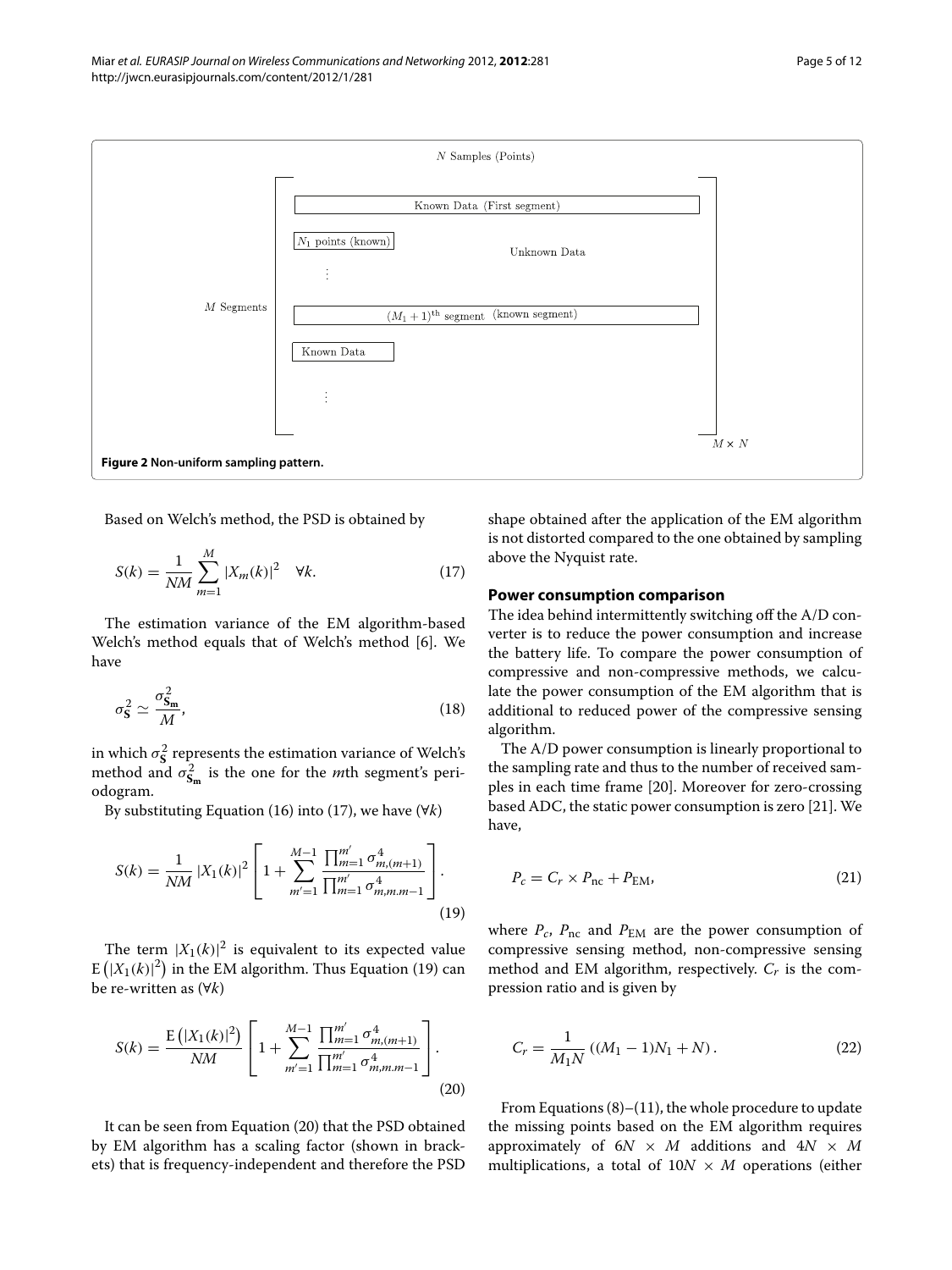addition or multiplications) for each iteration. Therefore, power consumption of EM algorithm is given by

$$
P_{\text{EM}} = P_i \times O \times I,\tag{23}
$$

where  $P_i$  is the power consumption per instruction,  $O$  is the number of operations, and *I* is the number of iterations. The power efficiency (*η*) of the system is defined by

$$
\eta = \frac{P_{\text{nc}}}{P_c}.\tag{24}
$$

The system is efficient when  $\eta > 1$ .

#### **Reduced power A/D converter system design example**

Power consumption of two cases of compressive and noncompressive sensing is subject to proper design of the system, especially proper selection of ADC and processor. The proposed system is efficient only if  $P_c$  is much lower than  $P_{\text{nc}}$  ( $\eta > 1$ ) with the proper design of the system. An example is given in this subsection that is one possible design of the system.

Assume we have an A/D converter working at the rate of 100 Msamples/sec. Assume the received signal consists of  $M = 100$  segments of  $N = 1,024$  points. With this A/D converter, it takes about 1 ms to sense  $M \times N \simeq$ 100, 000 samples of the received signal. With  $I = 15$  iterations and  $10N \times M$  operations, the EM algorithm requires  $15 \times 10 \times 100,000 = 15$  million operations per 1 ms which is equivalent to 15 GOPS (Giga operations per second). A processor with power efficiency of *x* GOPS/mW, is chosen. We have

$$
P_{\text{EM}} = \frac{15 \text{GOPS}}{x \text{GOPS}/\text{mW}} = \frac{15}{x} \text{mW}.
$$
 (25)

For a system with a compression ratio of  $C_r = 0.1$  and power efficiency of  $(\eta > 1)$ , we have:

$$
\eta = \frac{P_{\rm nc}}{P_c} = \frac{P_{\rm nc}}{C_r \times P_{\rm nc} + P_{\rm EM}} = \frac{P_{\rm nc}}{0.1 \times P_{\rm nc} + \frac{15}{x}} > 1.
$$
\n(26)

Equivalently, we have

<span id="page-5-0"></span>
$$
x > \frac{16.6667}{P_{\text{nc}}} \text{GOPS/mW}.
$$
 (27)

This will give us the boundary limit on the combination of ADC and processor that a designer can choose.

For example, if we select a 1.2 V 250 mW 14 b 100 MS/s digitally calibrated pipeline ADC in 90 nm CMOS which consumes  $P_{\text{nc}} = 250$ mW [\[22\]](#page-11-18), then from [\(27\)](#page-5-0), we require

<span id="page-5-1"></span>**Table 1 Complexity comparison table of non-compressive and em-based compressive sensing methods**

| Method               | <b>Complexity order</b>      | For the given<br>example      |
|----------------------|------------------------------|-------------------------------|
|                      |                              |                               |
| EM-based compressive | $O(N^3) + 10/NM$             | $10^9 + 1.5 \times 10^7$      |
|                      | $\approx$ O(N <sup>3</sup> ) | $\approx$ O(10 <sup>9</sup> ) |

a processor with an efficiency of *x* = 0.4GOPS*/*mW in order to achieve a power savings of a factor of  $4 (η = 4)$ . From [\[23\]](#page-11-19), it is shown that processors can have efficiencies up to 17.3 GOPS/mW, therefore the above power savings is achievable with readily available processors.

To verify the applicability of the proposed method, simulation results for the above-mentioned case are presented in the upcoming section.

## **Complexity comparison of compressive and non-compressive sensing methods**

Complexity of non-compressive and EM-based compressive sensing methods are compared in Table [1.](#page-5-1) The complexity order of Welch's method is given by  $O(N^3)$  [\[6\]](#page-11-2) and complexity order of EM algorithm is given by *10INM* in which *I* is the number of iterations. *M* is the number of received signal segments and *N* is the number of samples in each segment. For the given example, it can be seen that the complexity of EM-based compressive sensing is of the same order as of the non-compressive sensing technique.

## **Simulation results**

For a wideband signal with 29% of spectrum occupancy, the simulation results of obtaining the PSD using both compressive and non-compressive sensing methods are shown in Figure [3](#page-6-0) where the actual frequency shaper filter is shown at the top subplot, the PSD obtained by both compressive and non-compressive sensing methods are shown at the bottom subplot. The SNR of the strongest subbands in these simulations is  $SNR = 2 dB$  and the other subband is 3 dB weaker. SNR is calculated individually over various subbands and is defined as the ratio of the signal power in each subband to the noise power in that subband. The simulation results are derived from 100 non-overlapping frames of 1024 samples each using Welch's method. For the compressive sensing method, the whole first segment along with the first 128 points of the other segments are sampled. For  $M_1 = M = 100$ segments and  $N_1 = 128$ , the compression ratio is 13%. The remaining unknown data are estimated using the EM algorithm for 15 iterations. It can be seen from Figure [3](#page-6-0) that although the PSD for the compressed data has lower values than the non-compressive sensing one, the edges of the PSD are maintained. The power consumption calculations for this case are given in the previous section.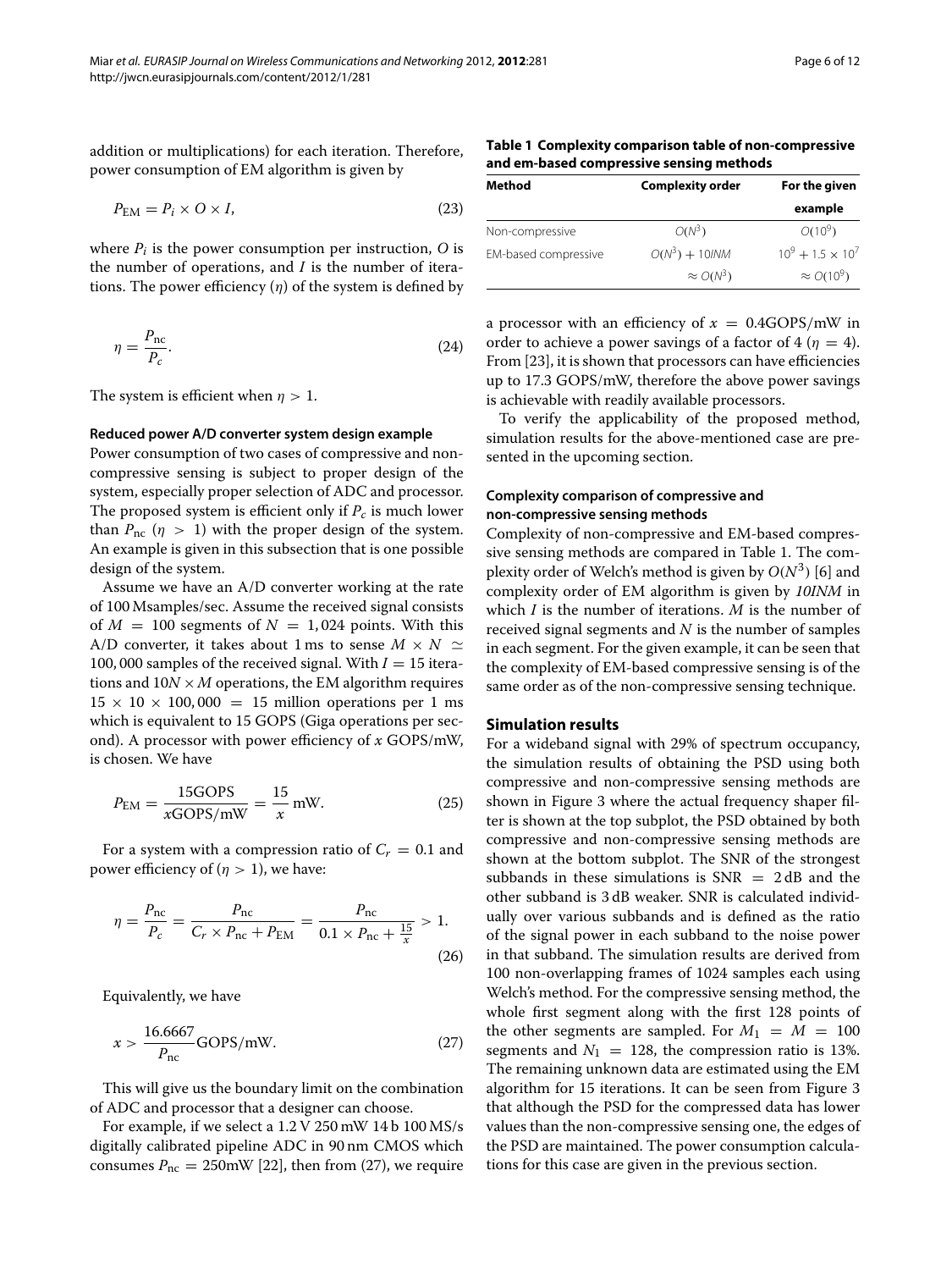

<span id="page-6-0"></span>For the signal whose PSD is shown in Figure [3,](#page-6-0) the simulation results of the root mean square error (RMSE) of the edge frequency bins versus the number of iterations of the EM algorithm (used in the new compressive sensing method) is shown in Figure [4.](#page-6-1) Based on Figure [4,](#page-6-1) we use 15 iterations as a reasonable number after which the EM algorithm can be considered to have converged.

For the case considered in Figure [3,](#page-6-0) the edge detection rate versus SNR curves of both compressive and non-compressive sensing techniques along with the periodogram-based PSD estimation technique, are shown in Figure [5.](#page-7-0) In periodogram-based PSD estimation technique (whose detection rate is shown in the bottom curve of Figure [5\)](#page-7-0), only the first segment is involved in the PSD

<span id="page-6-1"></span>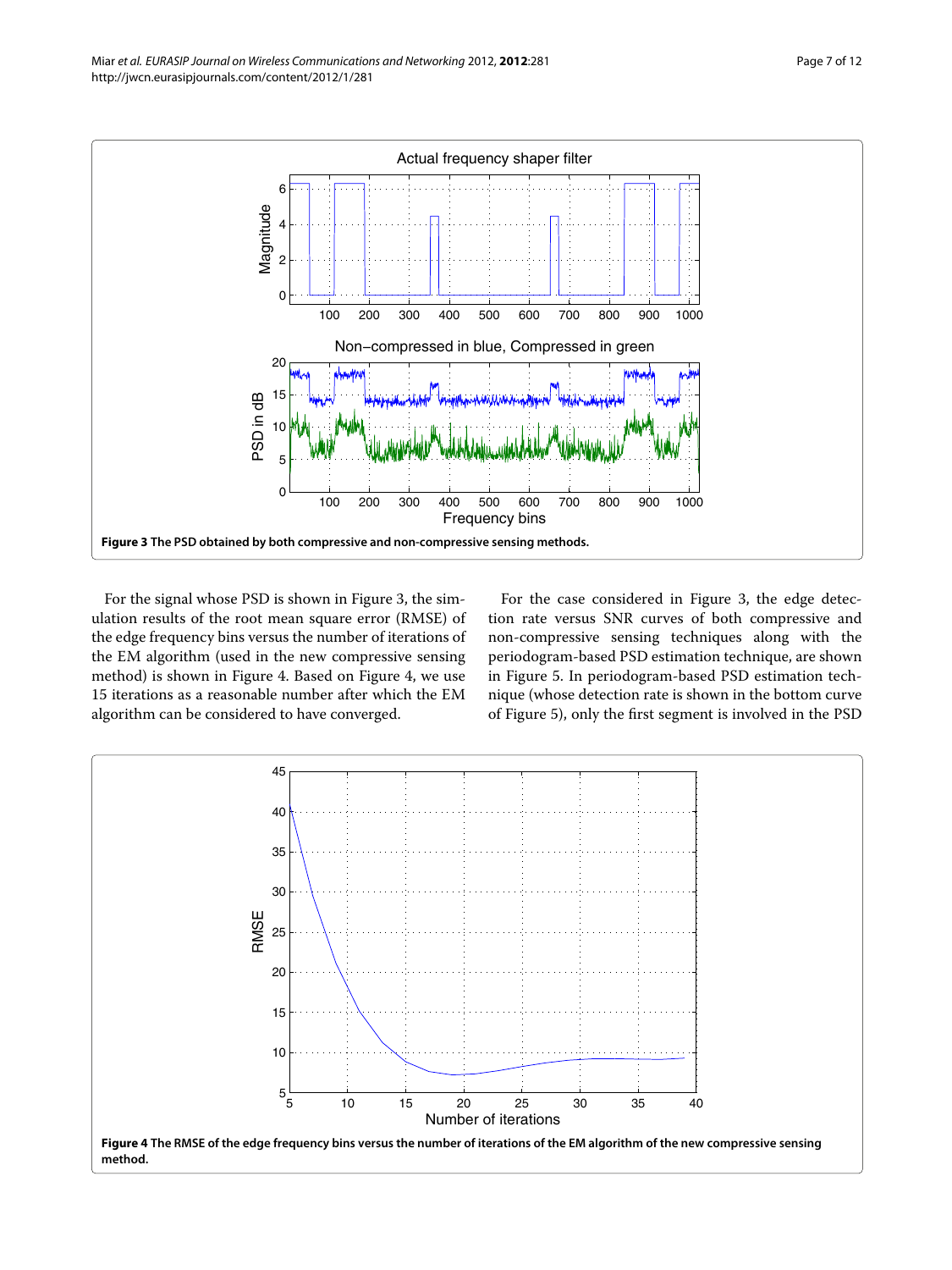

<span id="page-7-0"></span>estimation (one known segment). It can be seen that the detection rate of the compressive sensing method with 13% of compression ratio, is comparable to that of the non-compressive method and it is much better than the periodogram-based spectrum sensing method making it a viable alternative.

We now consider a more realistic PSD shaper filter as shown in Figure [6.](#page-7-1) The edge detection rate versus SNR curves of both compressive and non-compressive sensing techniques along with the periodogram-based PSD estimation technique are shown in Figure [7.](#page-8-0) The SNR of the strongest subbands in these simulations is

<span id="page-7-1"></span>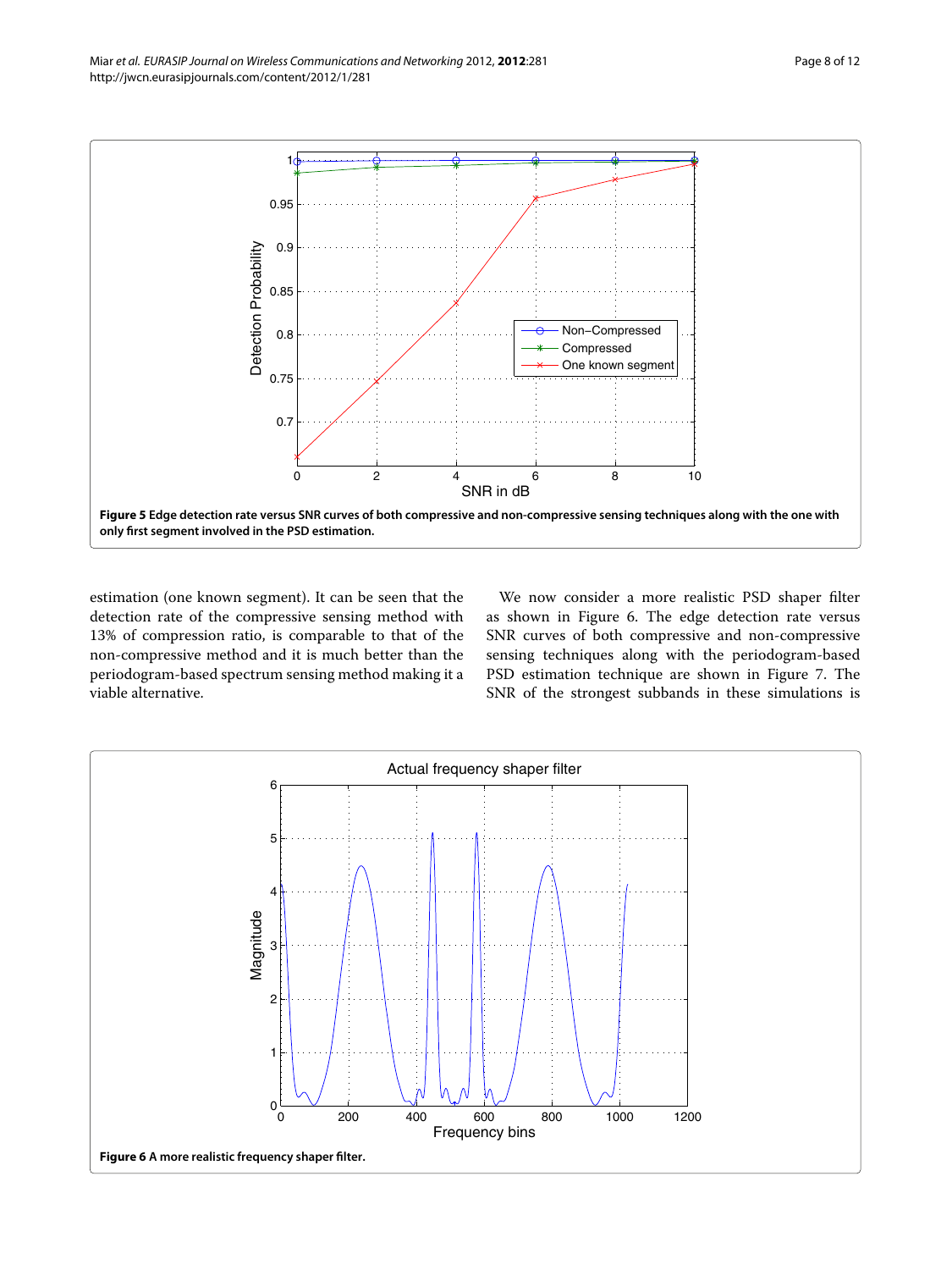

<span id="page-8-0"></span> $SNR = 10$  dB and the other subband is  $3$  dB weaker. The simulation results are derived from 100 non-overlapping frames of 1,024 samples each using Welch's method. For the compressive sensing method, the whole first segment along with the first 128 points of the other segments are available. The compression ratio is 13% for  $M_1 = M = 100$  segments and  $N_1 = 128$ . The remaining unknown data is estimated using the

EM algorithm for 15 iterations. Again, it can be seen that the detection rate of the compressive sensing method is comparable to that of the non-compressive method and it is much better than the periodogrambased spectrum sensing method making it a viable alternative.

In order to examine the effects of roll-off factor of the PSD shaper filter on the detection probability, raised-

<span id="page-8-1"></span>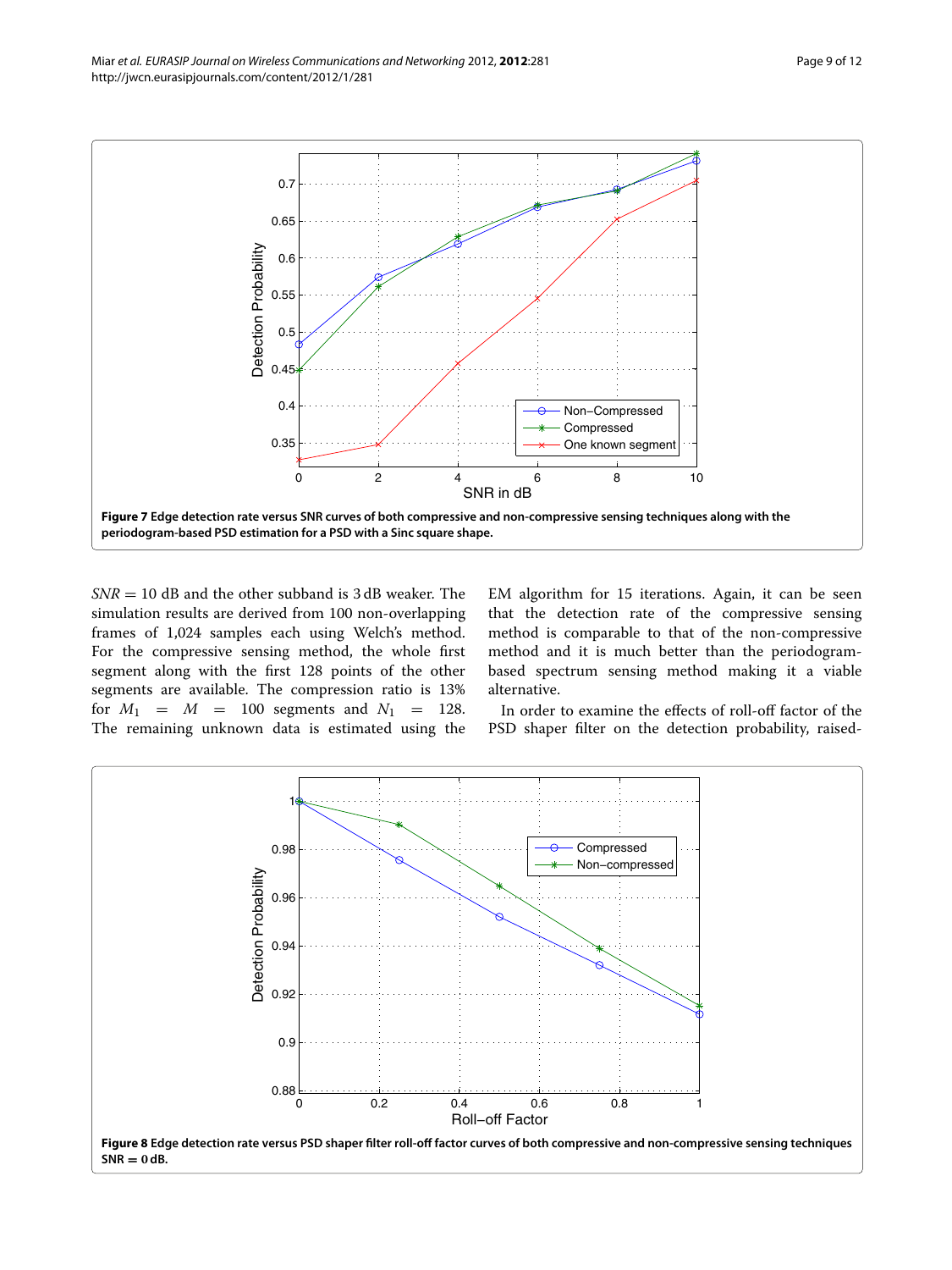

<span id="page-9-0"></span>cosine filter is used as the PSD shaper filter. For a low-pass raised-cosine filter given by

$$
H(k) = \begin{cases} 1 & k \le (1 - \beta)k_0 \\ \cos^2\left(\frac{\pi}{4\beta k_0}(k - (1 - \beta)k_0)\right) & (1 - \beta)k_0 < k \le (1 + \beta)k_0 \\ 0 & \text{otherwise} \end{cases}
$$
(28)

in which  $k$  represents frequency bin,  $k_0$  represents the cutoff frequency bin of the filter, and *β* is the roll-off factor  $(0 \leq \beta \leq 1)$ . The edge happens at frequency bin  $(1+\beta)k_0$ . For  $\beta = 0$ , the filter has rectangular-like shape and for  $\beta = 1$ , it has a cosine function shape.

For a low-pass raised cosine shaper filter with cut-off frequency bin  $k_0 = 100$ , the edge detection rate versus

<span id="page-9-1"></span>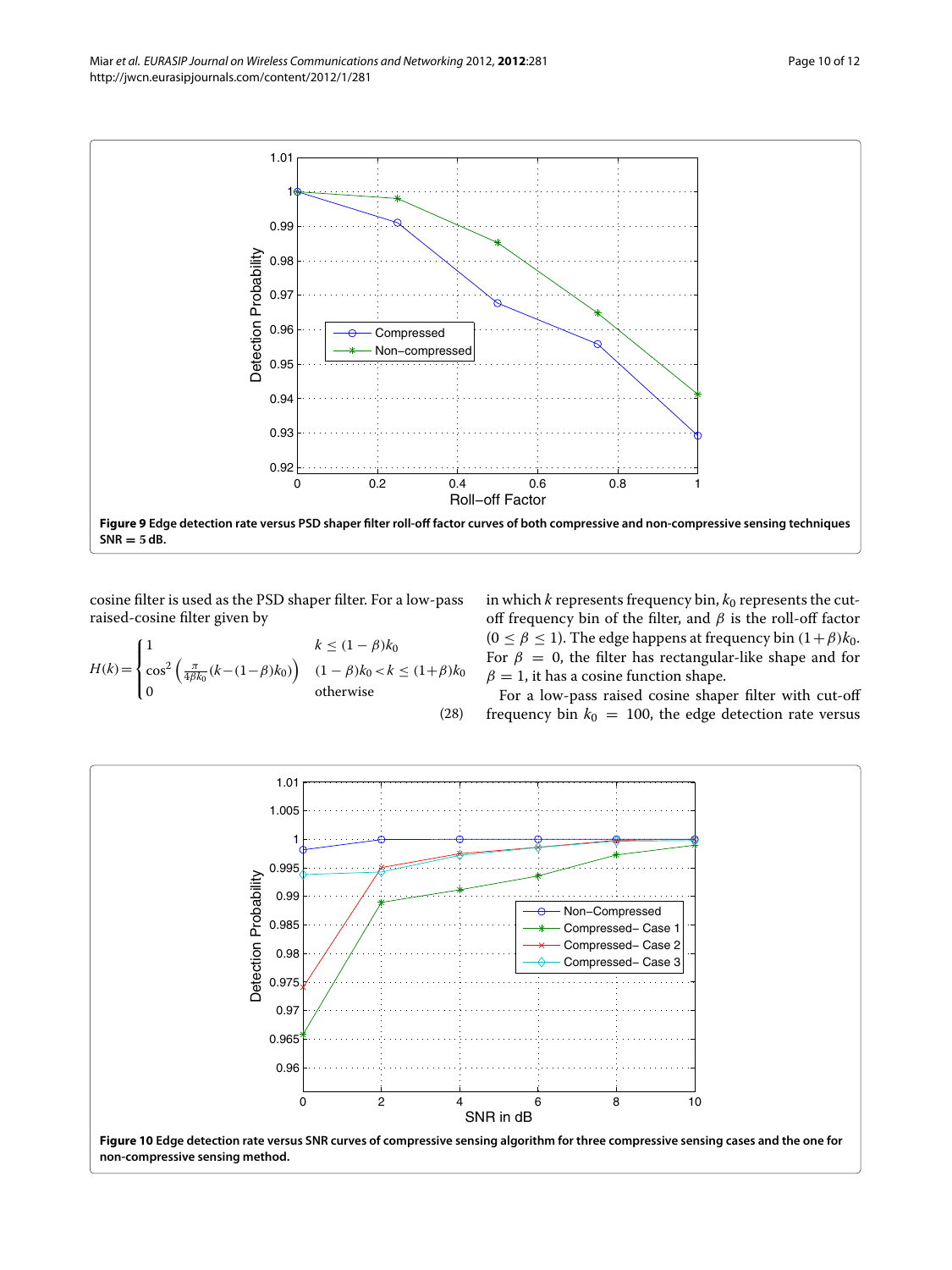PSD shaper filter roll-off factor curves of both compressive and non-compressive sensing techniques are shown in Figures [8](#page-8-1) and [9](#page-9-0) for  $SNR = 0$  and  $SNR = 5$  dB, respectively. The simulation results are derived from 100 nonoverlapping frames of 1,024 samples each using Welch's method. For the compressive sensing method, the whole first segment along with the first 128 points of the other segments are available. The compression ratio is 13% for  $M_1 = M = 100$  segments and  $N_1 = 128$ . The remaining unknown data is estimated using the EM algorithm for 15 iterations. Again, it can be seen that the detection rate of the compressive sensing method is comparable to that of the non-compressive method. The detection rate decreases by an increase in the roll-off factor of the PSD shaper filter.

To understand the effects of different structures on the performance, the detection rate of the following scenarios are compared.

- (1) **Case 1:**  $M_1 = 100$  and  $N_1 = 128$ ; i.e., starting from the first segment, one segment is known in each set of  $M_1 = 100$  segments and the first  $N_1 = 128$ points of the other segments are known. Its detection is shown in Figure [5.](#page-7-0)  $C_r = 13\%$ .
- (2) **Case 2:**  $M_1 = 5$  and  $N_1 = 128$ .  $C_r = 30\%$ .
- (3) **Case 3:**  $M_1 = 100$  and  $N_1 = 256$ .  $C_r = 26\%$ .

The signal whose frequency shaper filter is shown at the top subplot of Figure [3](#page-6-0) is used for the simulations. The simulation results are derived from 100 non-overlapping frames of 1,024 samples each using Welch's method. The edge detection rate versus SNR curves of the proposed compressive sensing algorithm for all compressive sensing cases and the one for non-compressive sensing are shown in Figure [10.](#page-9-1)

For above-mentioned cases, it can be seen in Figure [10](#page-9-1) that the detection rate increases by both increasing the number of known segments  $M_1$  (case 2) and the number of first known points in each segment *N*<sup>1</sup> (case 3). However, increasing *N*<sup>1</sup> results in higher detection rate compared to increasing  $M_1$  under the conditions of the above-mentioned cases because a larger *N*<sup>1</sup> results in more accurate estimation of the covariance of the consecutive segments and thus results in a more accurate estimation of the missing points.

## **Conclusion**

In this article, we apply a sub-Nyquist non-uniform sampler for spectrum sensing for use in CR. It is shown by simulations and analysis that the proposed sub-Nyquist rate non-uniform sampler is accurate enough to detect the edges of PSD and consumes much less power than the non-compressive sensing method. The proposed sampler samples only some portions of the received signal and

switches off the A/D converter based on a predetermined pattern to reduce power consumption. Since the received signal samples in time domain are correlated, we estimate the missing samples using the EM technique. The analysis of applying EM technique to spectrum sensing shows that the locations of PSD edges are maintained after estimating the missing points of the received signal using EM algorithm. In a design example, it is shown that the combined sub-Nyquist sampling/ EM algorithm consumes much less power than Nyquist-based A/D converter thus making the proposed algorithm a viable low-power solution for spectrum sensing. It is shown that although the estimated PSD using the proposed compressive sensing method results in lower values than the non-compressive sensing one, the edges of the PSD are maintained. Since in CR, it is the location of the PSD edges that is important rather than the exact shape of PSD, the proposed compressive sensing method can be used as a low-power solution for A/D conversion in wideband CR.

## **Methods**

Simulations were run in MATLAB. To generate the received data with a specified spectrum, a white Gaussian noise process is passed through spectrum shaping filter. This constructs the frequency domain samples of the cognitive radio received signal with a specified spectrum shaping filter. The time domain samples can be obtained by getting the inverse DFT of the frequency domain samples. Then noise is added to the constructed signal to introduce a specific signal to noise ratio. The PSD can be estimated using Welch's method for both DFT and SDFT techniques. The edges can be obtained based on the proposed edge detection technique. The detection rate of the proposed techniques can be obtained by comparing the estimated edge locations to the actual ones. The simulations were run several times to get an accurate detection rate using Monte-Carlo simulation technique.

#### **Competing interests**

The authors declare that they have no competing interests.

#### **Author details**

<sup>1</sup> School of Electrical Engineering and Computer Science, University of Ottawa, 161 Louis Pasteur, Ottawa, Ontario, K1N 6N5, Canada. 2Faculty of Applied Science, University of British Columbia, 5000 - 2332 Main Mall Vancouver BC V6T 1Z4 Canada.

#### Received: 30 August 2011 Accepted: 30 June 2012 Published: 3 September 2012

#### **References**

- <span id="page-10-0"></span>1. S Haykin, Cognitive radio: brain-empowered wireless communications. IEEE J. Sel. Areas Commun. **23**(2), 201–220 (2005)
- <span id="page-10-1"></span>2. E Hossain, VK Bhargava, Cognitive Wireless Communication Networks, ISBN 978-0-387-68830-5 (Springer, Berlin, Heidelberg, 2007)
- <span id="page-10-2"></span>3. J Palicot, Cognitive radio: an enabling technology for the green radio concept. in International Wireless Communications and Mobile Computing Conference (Leipzig, Germany, 2009), pp. 489–494